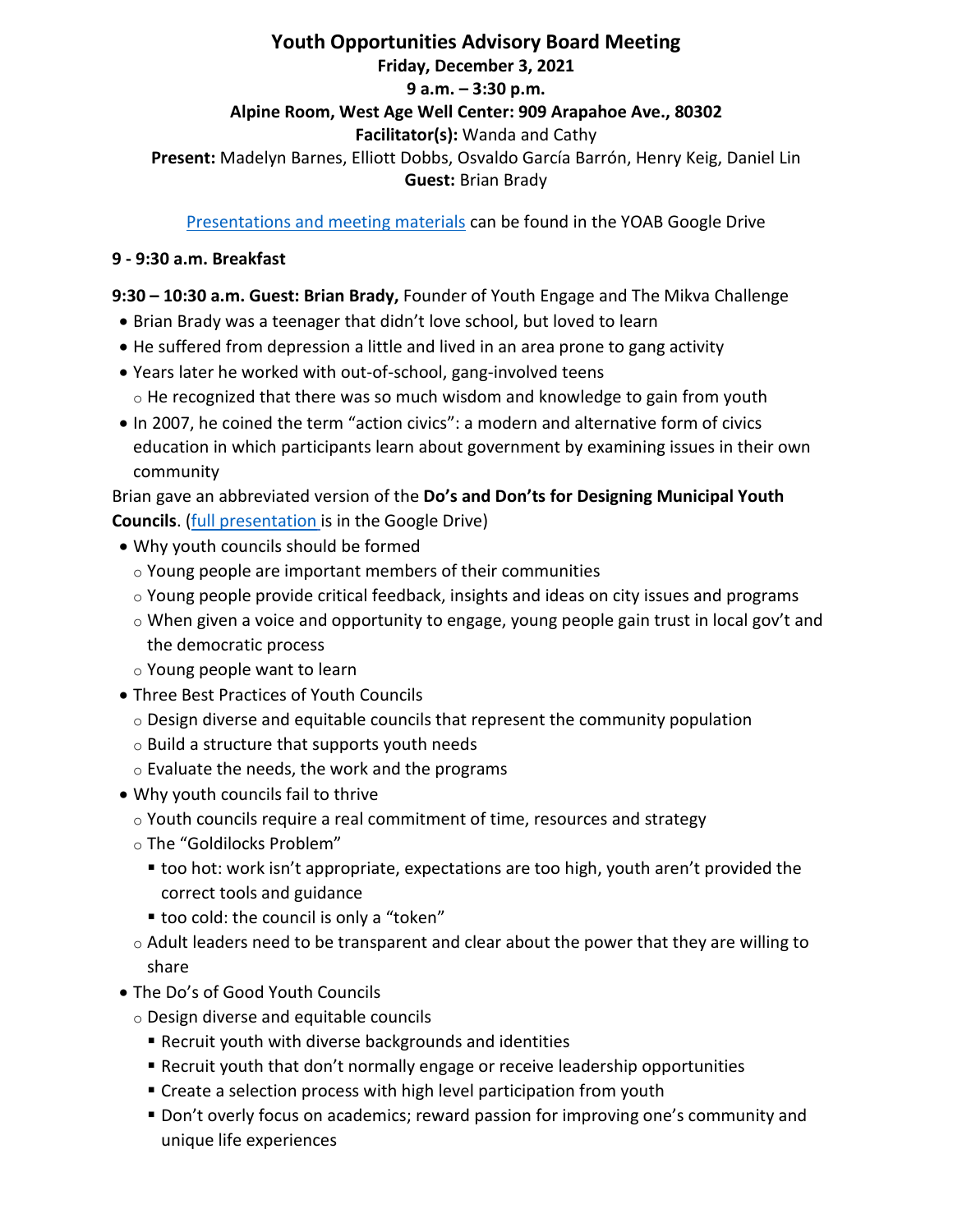- $\circ$  Build a youth council structure that supports youth needs
	- Support basic needs: provide stipends, food, transit passes
	- **Create emotionally and physically safe, engaging spaces**
	- **50%** time: socializing, team building and leadership development
	- 50% time on issue/task work
	- Celebrate! Hold a yearend event every year to acknowledge work
- $\circ$  Hire a professional, experienced in working with youth
	- City staff is busy and pulled in different directions; youth need a dedicated adult
	- **Engage community organizations and partners**
- o No shortcuts: launching a youth council takes time and planning
	- Take time to teach about municipal gov't., develop critical skills and teambuilding
	- Invest about 40 hours of "launch time" to prepare for the upcoming work
	- **Provide specific and focused training**
	- The adult leader should focus on each youth: build trust, support skills and learning, set goals, evaluate
	- Orientation, events and celebrations should include parents and guardians
- o Determine the right scope and size
	- Young people are capable of tackling difficult issues, but they are also busy with family and social obligations, school, and growing up
	- Align to student schedules and strengths
	- Learning should be experiential, interactive, fun and engaging
	- Determine appropriate age group and size: 12-25 is a great size; 20 youth is recommended
- o Youth and Adult Partnerships: Get real about power
	- Find ways to create positive and authentic partnerships with city leaders
	- Operations and decision-making practices should be written down and agreed to by everyone
	- Public officials should be honest with youth even when they disagree with them
	- Be transparent about the youth council's power
	- **Look for win-wins**
	- **Determine the model/design for governance**
- o Celebrating success and culminating events
	- Set goals for three-four months with interaction/reporting to critical stakeholders
	- Organize a "closing meeting/graduation/sendoff" with key leaders every year
- o Evaluate
	- **I** Identify core goals and measurement tools to track those
- o Youth Councils ≠ Youth Organizing
	- While these share common goals and strategies, power is different in these (that's ok)
	- Cities need both; the two can work together when clear goals, etc. are established
	- **They need to respect each other's work without undermining**

YOAB's main takeaways

• Power should not be overwhelming; give the right amount of power; power dynamics needs to maintain a balance